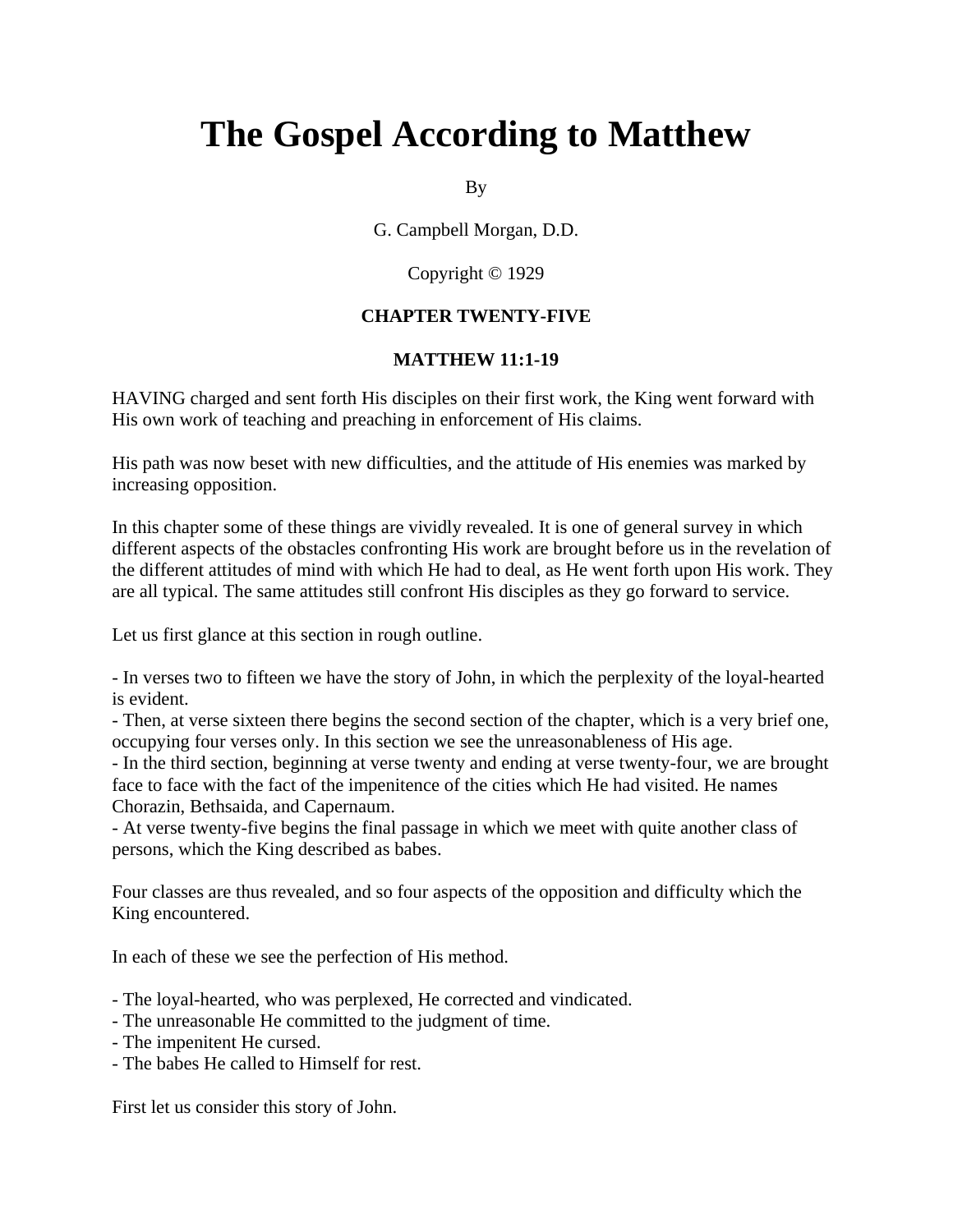A great many have attempted to defend John from what they seem to think a lapse in faith and confidence in the King Whose herald he was. In attempting to defend John from this supposed lapse of faith, it has been suggested that he sent his disciples because his disciples were wavering, and he knew that if they came into contact with Jesus, and had His answer, they would be re-assured. While there may be an element of truth in the suggestion, when John sent the question, there can be little doubt that he was strangely perplexed; it was a question not of disloyalty but of perplexity.

Some have attempted to account for the question by saying that John, after the thrilling excitement of preaching to thousands, and being now in prison, was like Elijah under the juniper tree, disheartened. That however is hardly likely. John was too accustomed to loneliness to be disloyal because within prison walls. His hard and rugged life in the wilderness had probably made him quite independent of the soft raiment and luxury of kings' houses; and one cannot believe there was a tremor in his courage.

His question was rather an evidence of the continuity of his courage.

The thing that surprised him was that Jesus was not doing exactly what he thought He was going to do. He neither doubted nor faltered in his convictions about right, but he doubted and faltered as to the method of the Master.

Let us therefore look at John and Jesus, and then at Jesus and John; that is to say, let us take first the question of John and the answer of Christ; and, secondly, Christ's vindication of John, after John's disciples had gone back with their answer.

In order to understand the question which John sent by his disciples, we must place the works of Jesus into contrast with what John had said of Him before He began His public ministry.

John had been an almost fierce ascetic, thundering against the sin of his age. He had shaken off the dust of his feet against the cities, and had gone into the wilderness; and by that wonderful attraction of a man with a living message, he had drawn multitudes after him. There on the banks of the Jordan this rough, rugged, magnificent man, the final prophet of the Hebrew economy, had thundered against the sins of his time, had singled out from the crowds about him, the ringleaders who were seducing the people from loyalty to God, and had called them a generation of vipers.

# Having denounced sin, he had spoken of the coming King in a wonderful description: "**Whose fan is in His hand, and He will thoroughly cleanse His floor; and gather His wheat into the garner, but He will burn up the chaff with unquenchable fire**."

This was magnificent and majestic language, describing the King as a great and mighty reformer, breaking down abuse, sweeping out oppression, gathering precious things, and blasting evil things as with thunder-bolts. John in prison inquired about the King; and the prophetic fire was still burning within him, the passion for righteousness was still like a blaze in his heart.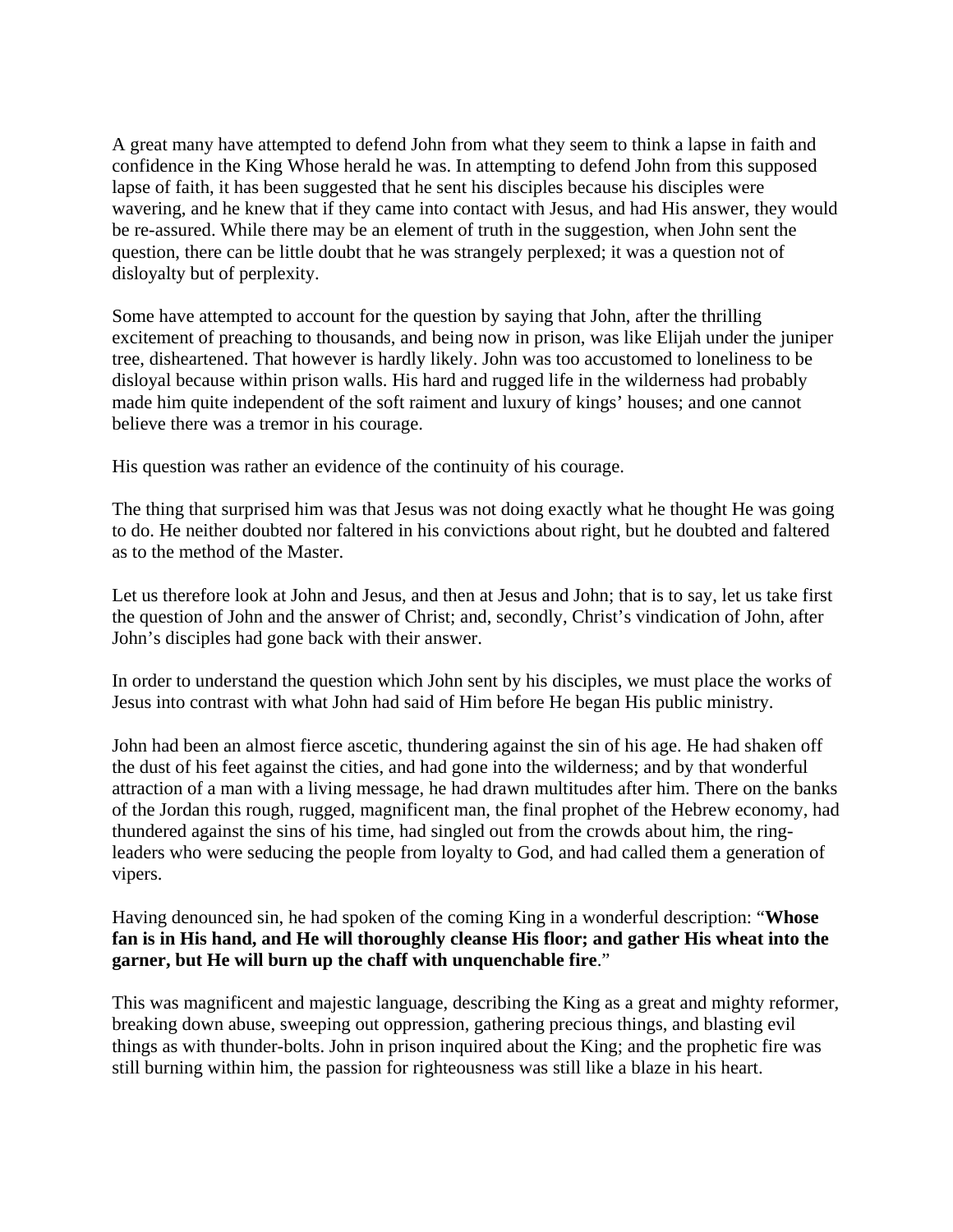They told him that Jesus had gathered a handful of men, had gone up into the mountains, and had been talking to them; that He had healed a leper; that He seemed to be doing gentle, sweet, loving things. So far there had been no word of judgment. So far no woe had fallen from His lips. His was a mission of mercy, not of judgment; and John in prison was strangely perplexed. Abuses were everywhere; lightning was needed to blast them; and He was healing men.

Men had turned their back upon the Divine government; they should have been dealt with in judgment; and He was preaching good news. John thought He would have smitten the oppressor to death; and He was singing the song of the Gospel. Out of the perplexity of his heart he sent his disciples hurriedly to Him, with the blunt and honest question, "**Art thou he that should come, or do we look for another?**"

Now carefully observe the Master's method with such perplexity of the loyal. Jesus said to his disciples:

# "**Go and shew John again those things which ye do hear and see: The blind receive their sight, and the lame walk, the lepers are cleansed, and the deaf hear, the dead are raised up, and the poor have the gospel preached to them**."

If we are surprised at the question of John we are more surprised at the answer of Jesus. But we miss the whole point if we do not notice that He linked the story of His works with a great prophetic word which John, who was of the very spirit of the prophets, would understand.

When the answer came back in the words of Jesus to John, he must have found in it a new interpretation of the mission of the King. The last thing Jesus said was, "**The poor have the gospel preached to them**."

This was a quotation from the great prophecy of Isaiah, and from that portion of it which He had already read in the Synagogue as He entered upon this very work that was causing John perplexity (Isaiah 61:1, 2). When Jesus read that in the Synagogue at His induction, He did not read the whole statement, but stopped before the last clause, "**the day of vengeance of our God**," ending with the words, "**to proclaim the acceptable year of the Lord**."

- He it is Who proclaims the acceptable year of our Lord.

- He it is Who will proclaim the day of vengeance of our God.

He has never proclaimed it yet.

In the Bible there is only a comma between the two, and that comma indicates a measurement already of over nineteen hundred years.

But the proclamation will be completed:

## - "**This same Jesus, which is taken up from you into heaven, shall so come in like manner as ye have seen him go into heaven**."

- "**He shall appear the second time without sin unto salvation**."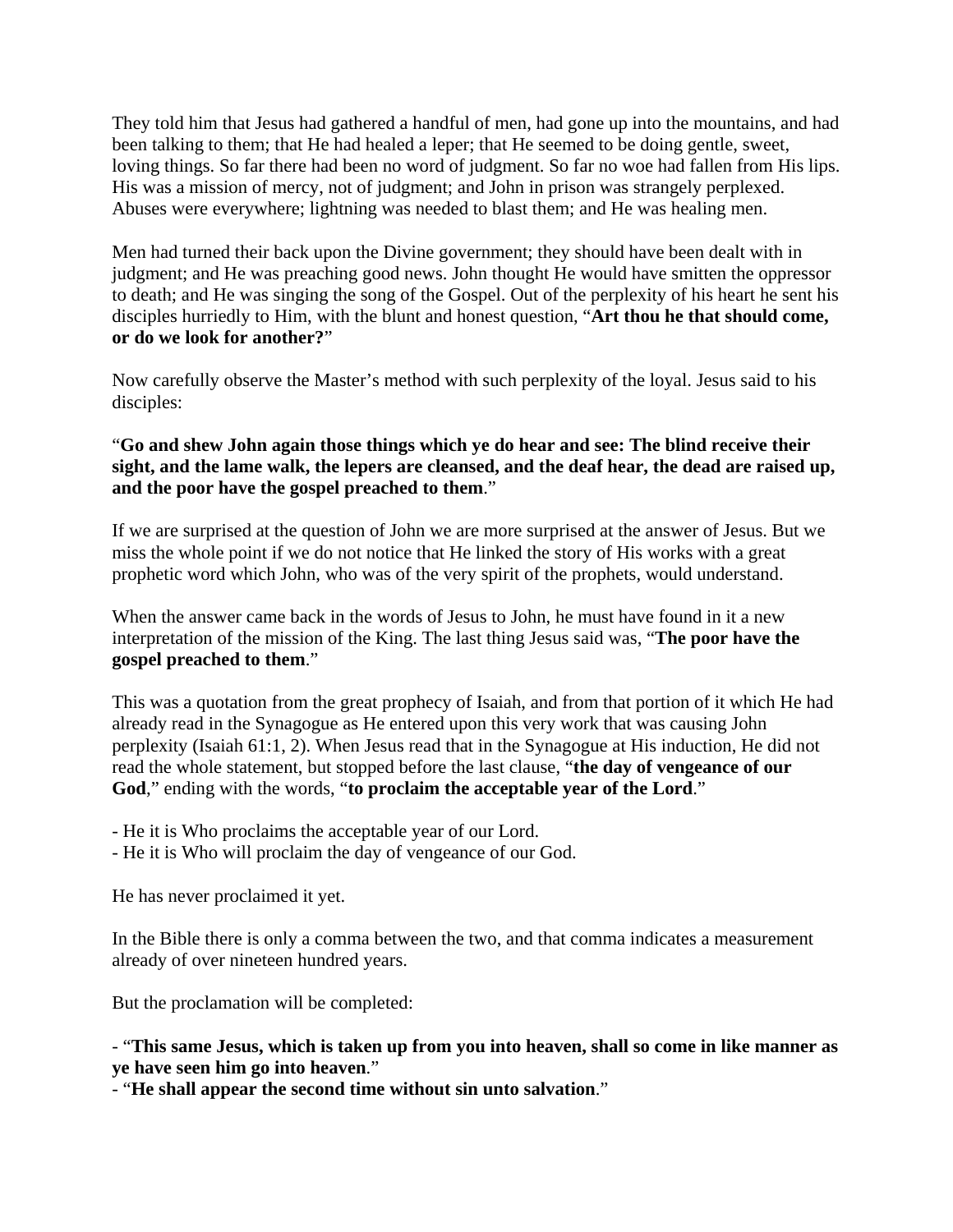He Who came to usher in the day of the acceptable year of our Lord, must come to usher in the day of vengeance of our God. When John's disciples came back and told him what Jesus did, that He was making the blind to see, the lame to walk, raising the dead, and giving them life, he knew that He was fulfilling the ancient prophecy. He would turn back to it, and would see that the first part of the Messianic mission was the preaching of the acceptable year of our Lord; he would come to understand that he had not been wrong as the herald of the King, to speak of thunder and of judgment; but that he must understand the larger value of the Messianic work, and know that, before the final judgment falls, there is a mission of tenderness and grace, and healing and wooing and blessing.

In effect Jesus said, Go back and tell John to look again at the things that puzzle him, to look at them in the light of his own prophetic mission, in the light of the declared purpose of God concerning Me, of all that has been written concerning Me; tell him to look more carefully, and there will be light instead of darkness.

Are you troubled about Jesus? Then look more carefully and comprehensively at the very things that have troubled you, and you will find the mist merge to light, and a larger understanding will end in the solution of all your problems.

The King added another word, very tenderly, not rebuking him, but warning him, "**And blessed is he, whosoever shall not be offended in Me**." "If you cannot perfectly understand My method, trust Me. If you are not able for the moment to see how I am going to accomplish that upon which your heart is set as a passion, do not be offended, do not stumble, do not halt, trust Me perfectly. That is always the word of the King to His followers."

Then Jesus turned to the crowd who had heard John's question, and who might have been inclined to say, John has evidently failed, he is afraid, he is trembling; and He said to them in effect, "Let Me tell you the truth about John. What did you go out into the wilderness to see? A reed shaken by the wind? Do you imagine he is weak and trembling?

And the question carried its own answer in the very tone and emphasis in which the Master asked it. No wind shook him. He dared guilty Herod, and told him the truth."

"**But what went ye out to see? A man clothed in soft raiment?**" - a man, weak, enervated, spoiled by luxury. And then with infinite and fine scorn, "**Behold they that wear soft clothing are in kings' houses**" - not in kings' prisons that is the emphasis. John might have had soft raiment if he would excuse the king's sin. Make no mistake about him because he has sent Me this question.

This was the King's defense of a loyal soul, and it is very beautiful.

### "**But wherefore went ye out for to see? a prophet?**"

He had brought them back from wrong impressions to the earlier and the truer thought of John.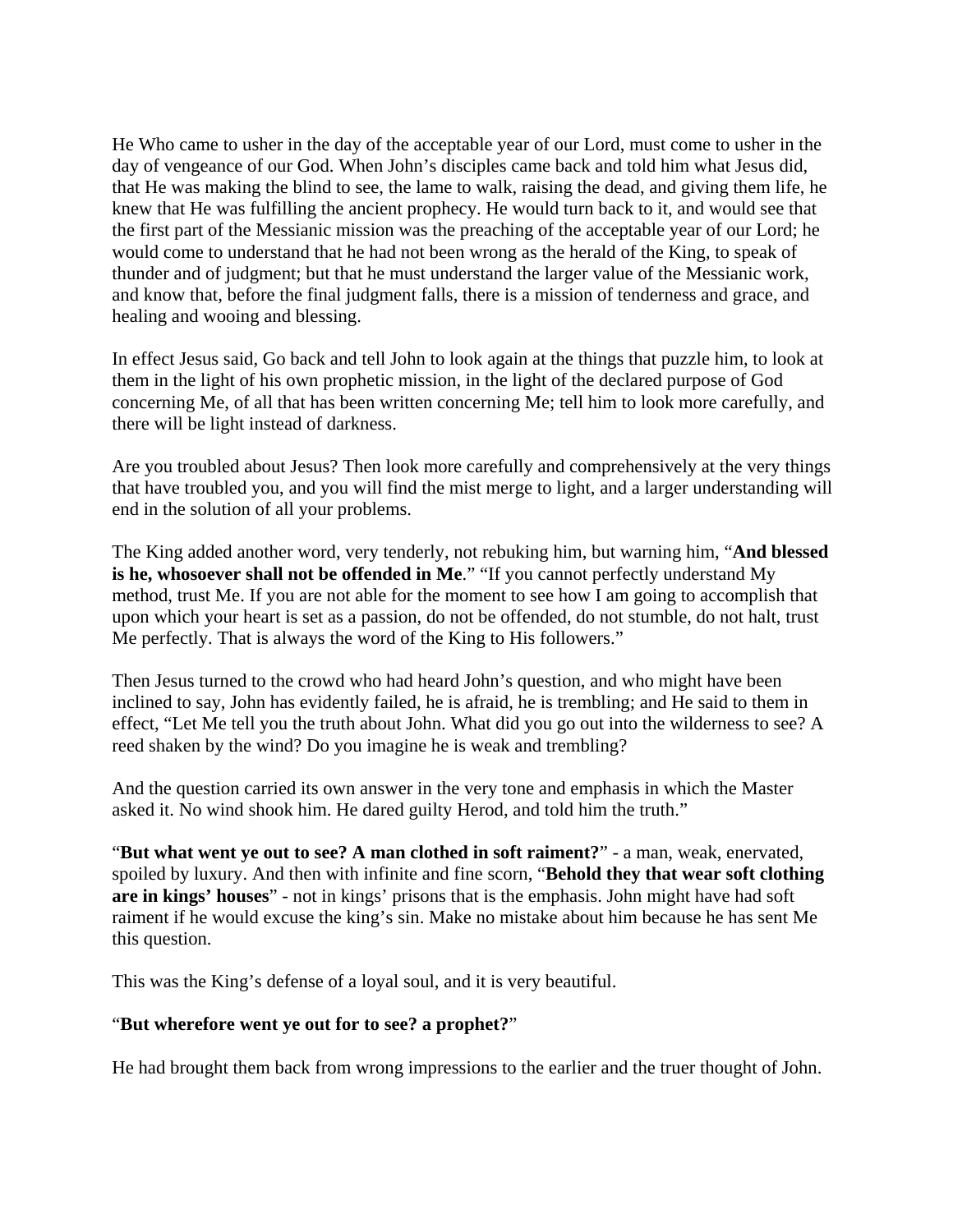"**A prophet? yea, I say unto you, and more than a prophet**." he was the herald of the King, commissioned, inspired, sent before His face.

# "**This is he, of whom it is written, "Behold I send my messenger before thy face, Which shall prepare thy way before thee**."

He had prepared the way for Jesus, having fulfilled the prophetic word of Isaiah, "**Prepare ye the way of the LORD, make straight in the desert a highway for our God**."

The throwing up of a highway is a rough, laborious process. Kings will pass along the highway presently, but there must be a great deal of work to prepare it blasting with dynamite. That was the work of John; no reed, no soft man, no mere prophet was he, but the last of the prophets, the herald himself, flinging up the highway and preparing for the coming of the King.

And then the Master spoke perhaps the most wonderful word of all:

# "**Verily I say unto you, Among them that are born of women there hath not risen a greater than John the Baptist**."

The simplest exposition is that of changing the phrasing. Of natural men, never has there been a greater than John. It was Christ's tribute to his moral fiber, to his mental breadth, to his magnificent natural endowments. Born in the priestly line, he turned his back upon priestism to become the rough prophet of the wilderness; he was a statesman seeing national life and understanding the national sore; and he had rent the garments that hid the sore, and laid it bare in all its hideousness to the gaze of his age.

Then the King accounted for the fact that he was perplexed:

# "**Notwithstanding he that is least in the kingdom of heaven is greater than he**."

This again is a passage which has been very much discussed. The only way to understand it is to take it in close connection with all the rest of the defense of Jesus. Our Lord meant to say, You have seen this man who naturally is greatest among men; asking a question in perplexity.

Yes, there are things he cannot know, there are methods that he cannot understand, and presently the least soul brought into the Kingdom will have greater light than this man, with all his natural endowments, has had in the past.

Presently the little child who comes into My Kingdom by the mystery of My mercy, might, and passion, will have more light than John, until he also comes to understand the sweetness and mercy and majesty by coming into this Kingdom of power.

John was in the light that preceded the Kingdom, and the weakest inside knows more than John. Upon this vindication of John the King based an appeal to the people. He said of the prophets, "**For all the prophets and the law prophesied until John**."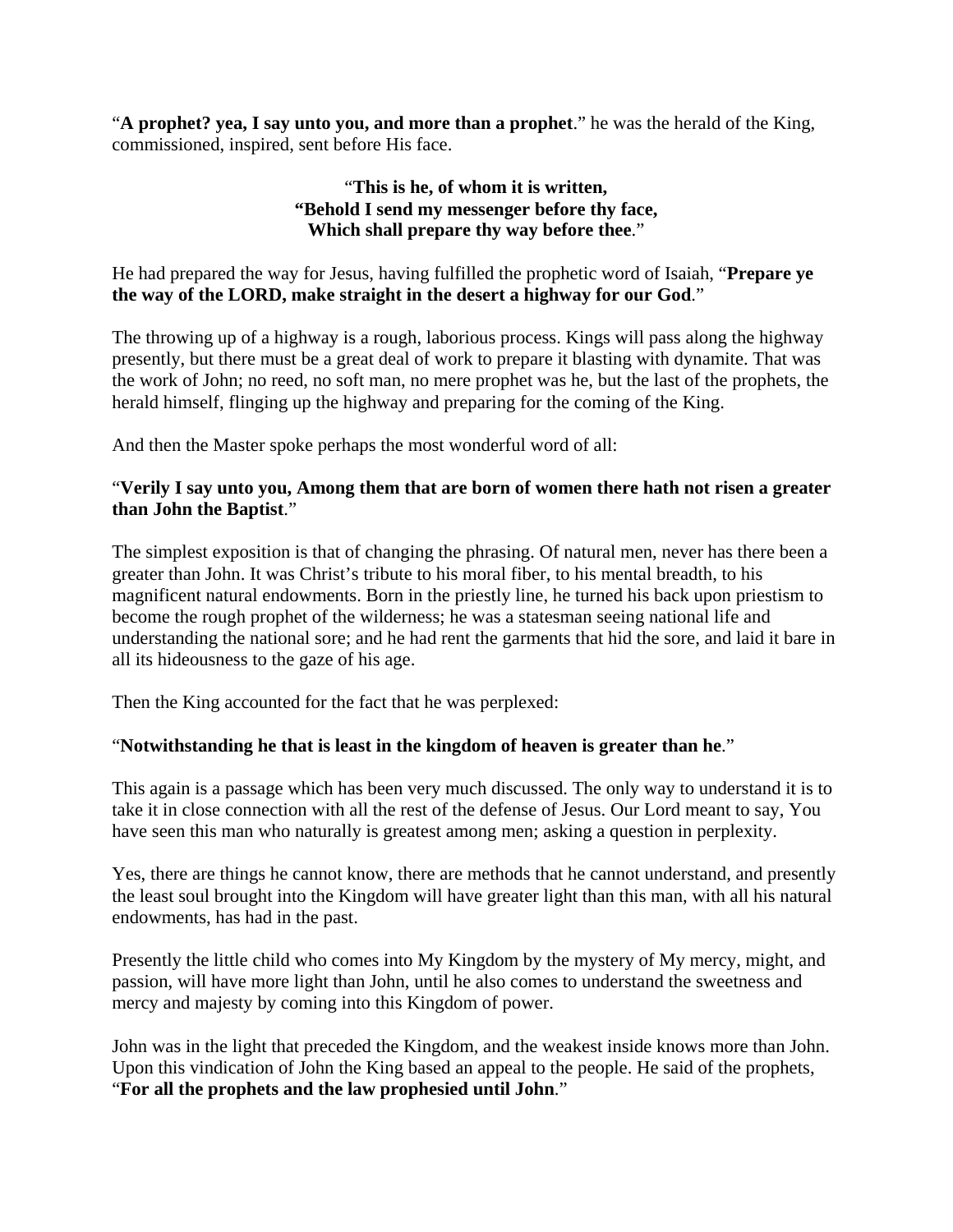Theirs was not the message of experience and realization; and one five minutes of experience is worth long years of anticipation; one single half-hour in the Kingdom, by the mystery of the death of the King, has more of light, than gathered in all the centuries before His work was done. "**The prophets and the law prophesied until John**."

Now said Jesus, "**The kingdom of heaven suffereth violence, and the violent take it by force**;" because men cannot understand the method, they must enter in by the violence that tramples under foot all pride, and is content to trust the King.

Then followed the last word of Jesus to the people about John; "**And if ye will receive it, this is Elias, which was for to come**;" this is the reformer; follow him, obey him, and he will lead you by his thunder past Sinai until you find yourself in the presence of the dawning light and the new glory of the rule of the Kingdom of God.

And so we come to that brief paragraph in which the King complained of the unreasonableness of the age.

Having answered John's questions, and vindicated him, He put John into contrast with his age John, the rough, the violent, the magnificent, the strenuous.

Of the age He said, "**It is like unto children sitting in the markets**," and they are "**calling unto their fellows, And saying, We have piped unto you, and ye have not danced; we have mourned unto you, and ye have not lamented**."

Anyone who has children understands the figure perfectly.

There come moments when nothing is right, and the only unanimity is that of complaint, of dissatisfaction. What is the meaning of it among children? First, an evil nature which they have inherited. Do not be angry with your bairns when they are discontented they derive their nature from you. Then there is weariness which they have contracted. And again a little, strong, tender, shepherd-like discipline is lacking. All that was the matter with the age.

Mark His application of His illustration. "**We piped unto you, and ye have not danced**." John came, and you all piped to John, you went out after him, you made him popular, you crowded to him, but he did not dance to you, he thundered at you. "**We have mourned unto you, and ye have not lamented**."

The Son of Man is come, and you wail in His presence, but He has not lamented; He has been your friend, comforting, cheering, eating and drinking with you; and you say He is gluttonous.

Oh, the unreasonableness of the age!

And what was the King's answer?

"**Wisdom is justified of her children**."